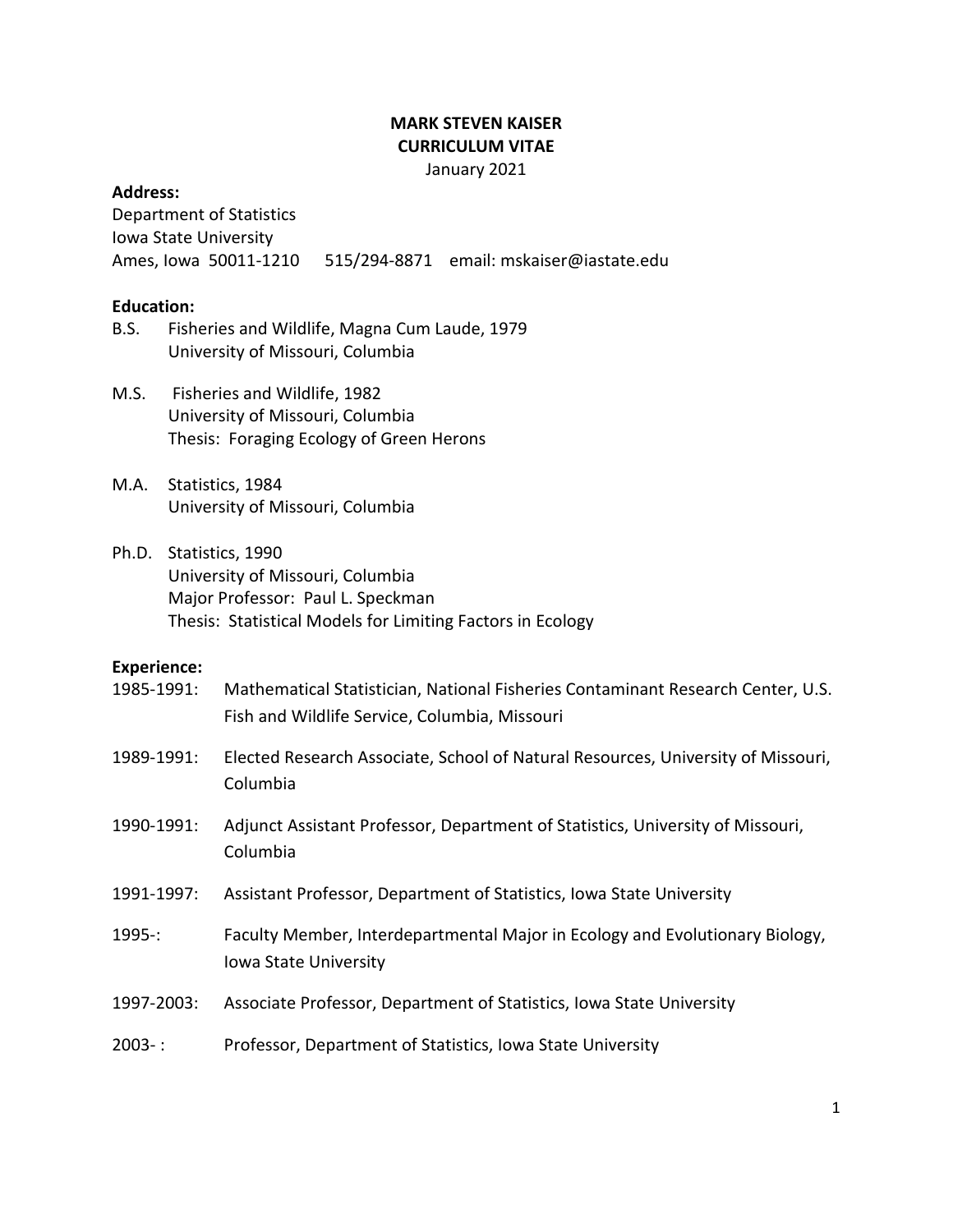1998-2003 &

- 2008-: Director of Graduate Education, Department of Statistics, Iowa State University
- **Honors:** Fellow, American Statistical Association, 2006 Regents Faculty Excellence Award, Iowa State University, 2009

#### **Editorships:**

| 2010-2016: | Associate Editor, Statistics and its Interface                                                                     |
|------------|--------------------------------------------------------------------------------------------------------------------|
| 2004-2006: | Editor, Applications and Case Studies, and Coordinating Editor, Journal of the<br>American Statistical Association |
| 1998-2003: | Associate Editor, Applications and Case Studies, Journal of the American<br><b>Statistical Association</b>         |
| 2000-2008: | Member, Editorial Board, Environmetrics                                                                            |

#### **Journal Review**:

American Statistician: 1992, 1998 Biometrics: 1999, 2000, 2003 Computational Statistics: 1994 Computational Statistics and Data Analysis: 2006, 2014 Environmental and Ecological Statistics: 1996, 2003 Environmetrics: 1997, 2012, 2013 Political Analysis: 2019 Journal of Agricultural, Biological and Environmental Statistics: 1998 Journal of the American Statistical Association: 1997, 1998, 2011 Journal of Computational and Graphical Statistics: 1995 Journal of Geophysical Research: 2002, 2003 Journal of Multivariate Analysis: 2006, 2009, 2011 Journal of the Royal Statistical Society, Series A: 1993 Journal of the Royal Statistical Society, Series B: 2011, 2019 Journal of the Royal Statistical Society, Series C: 2002, 2012 Journal of Statistical Planning and Inference: 2000, 2001, 2010 Journal of Transportation and Statistics: 2000 Scandinavian Journal of Statistics: 2002 Spatial Statistics 2014 Statistics and Probability Letters: 1996, 2008 Statistical Science: 1998 Ecology: 1995, 1997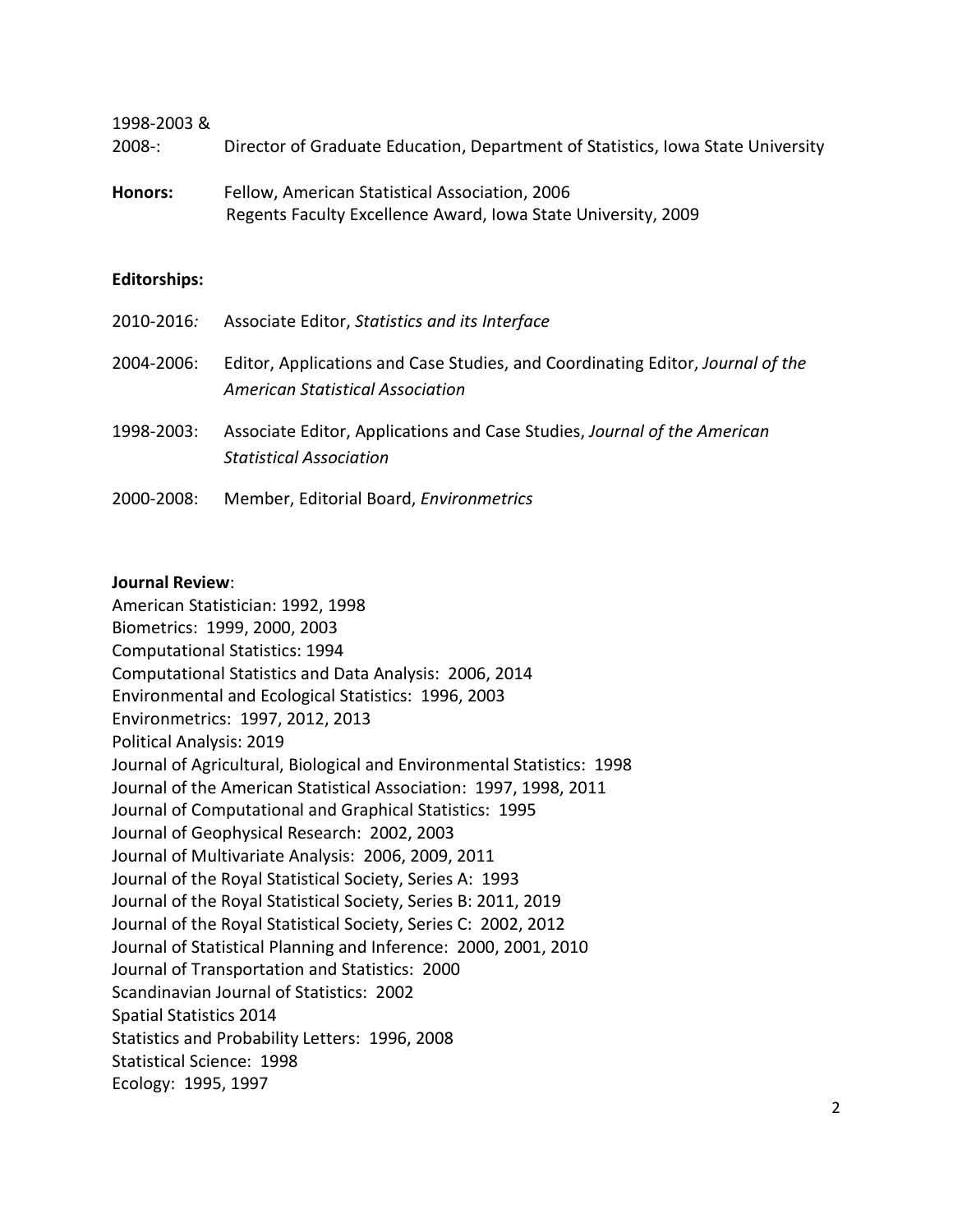Ecological Applications: 2007 Environmental Toxicology and Chemistry: 1991 Lake and Reservoir Management: 1992, 1993, 1994, 1995 Mathematical Geology: 1998 North American Journal of Fisheries Management: 1989 Spatial Statistics 2013 Technometrics: 2012, 2013 The American Naturalist: 2000 The Journal of Wildlife Management: 1989, 1990, 1991, 2009 Transactions of the American Fisheries Society: 1989 Wildlife Society Bulletin: 1992

## **Grant Proposal Review:**

National Science Foundation, Division of Earth Sciences: 1997, 1998, 2003 National Science Foundation, Division of Mathematical Sciences: 1998, 2000, 2001, 2002, 2003 National Institutes of Health, National Institute of General Medical Sciences: 2002 U.S. Civilian Research and Development Program, Georgian-U.S. Bilateral Grants: 2001, 2002

## **Review Panels:**

Environmental Protection Agency: 2003

National Science Foundation, Division of Mathematical Sciences: 2002

National Science Foundation External Review of the Geophysical Statistics Project at the National Center for Atmospheric Research (chair): 2002

National Institutes of Health, Center for Scientific Review: 2001

National Marine Fisheries Service, Panel Review of Red Snapper Research and Management in the Gulf of Mexico: 1997

National Marine Fisheries Service, outside expert for Planning Meeting on Red Snapper Research in the Gulf of Mexico (response to external review): 1998

National Marine Fisheries Service, Northeast Fisheries Science Center, Calibration Workshop for the FSV H.B. Bigelow research vessel, Woods Hole, MA: 2007

# **Other Professional Activities:**

- 1992: Organizer, session on statistical analysis, Annual Meeting of the Society of Environmental Toxicology and Chemistry, Cincinnati, Ohio
- 1997: Organizer, invited paper session, Biometric Society Spring Meeting, ENAR, Memphis, TN
- 1997: Organizer, invited paper session, Joint Statistical Meetings, SPES, Anaheim, CA
- 1997: Instructor, Applied Statistics Workshop (short course), American Fisheries Society, Ames, IA
- 1998: Program Chair, Biometrics Section, American Statistical Association
- 1999: Member, Program Committee, International Biometrics Society, ENAR, for 1999 Spring Meeting
- 2002: Invited Participant, National Science Foundation Workshop, "Statistics in the 21<sup>st</sup> Century"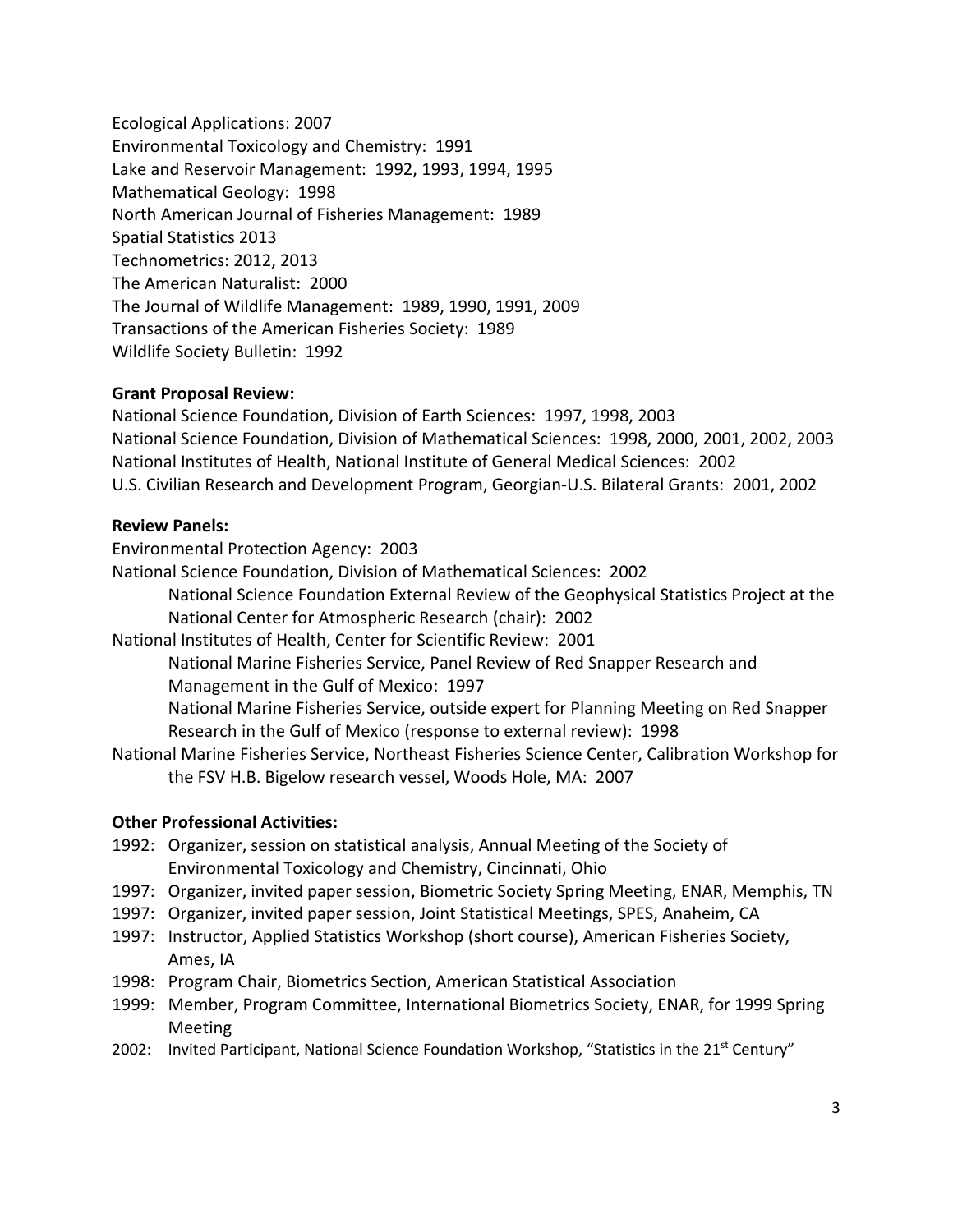- 2009: Chair of ASA Committee on Selection of an Editor for JASA Applications and Case Studies and Coordinating Editor
- 2012: Member of of ASA Committee on Selection of an Editor for JASA Applications and Case Studies and Coordinating Editor
- 2017: Instructor, Module on Sampling Methods for Production of Fishing and Aquaculture Statistics, Third Regional Training Course on Sampling Methods for Producing Core Data Items for Agriculture and Rural Statistics. Statistical Institute for Asia and the Pacific, United Nations Economic and Social Commission for Asia and the Pacific. Jakarta, Indonesia, October, 2017.

## **Grants:**

- 1992-1993: Principal Investigator, "Models for the Abundance of Aquatic Birds as Related to Habitat Variables", U.S. Fish and Wildlife Service, \$9,950
- 1992: Principal Investigator, "Applied Statistical Models Using Discrete Distributions with Extreme Classes", Iowa State University, \$4,017
- 1994-1995: Principal Investigator (with F.J. Breidt and S.M. Nusser), "Statistical Review of Minnesota's Fish Contaminant Monitoring Program", State of Minnesota, \$79,350
- 1994-1997: Co-Investigator (with N. Cressie, S.N. Lahiri, D.H. Cook and J.J. Majure), "Spatial Statistical Research Applied to Ecological Resource Monitoring Programs", U.S. Environmental Protection Agency, \$816,525
- 1997-1998: Principal Investigator (with N. Cressie, S.N. Lahiri and M. Daniels), "Use of Spatial Markov Random Field Models in Environmental Monitoring", U.S. Environmental Protection Agency, \$89,715
- 1997-1999: Co-Investigator (with W.R. Stephenson, W.Q. Meeker and D.H. Cook), "Beyond Traditional Statistical Methods", National Science Foundation, \$79,440
- 1998-2001: Principal Investigator (with M.J. Daniels, P. Dixon and S.N. Lahiri), "Development of Conditionally Specified Statistical Models for the Analysis of Environmental Studies", National Science Foundation, Division of Mathematical Sciences, \$299,998
- 2001-2005: Principal Investigator (with D.L. Isaacson), "VIGRE in the Department of Statistics at Iowa State University" (training grant), National Science Foundation, Division of Mathematical Sciences, \$2,278,776
- 2002-2003: Principal Investigator (with P.Dixon), "Spatial Prediction of Sediment Categories for use in Ecological Response Modeling", U.S. Geological Survey, \$26,890
- 2002-2006: Co-Investigator (D. Birt, PI), "Center for Research on Dietary Botanical Supplements",National Institutes of Health, National Institute for Environmental Health Sciences and Office of Dietary Supplements, \$6,069,636 total for center, information on share for Dept. of Statistics not available but project supported a graduate student and included some summer salary and involved both Kaiser and Philip Dixon from Statistics.
- 2009: Co-Investigator (with P.C. Caragea and D.J. Nordman), "Statistical Analysis for the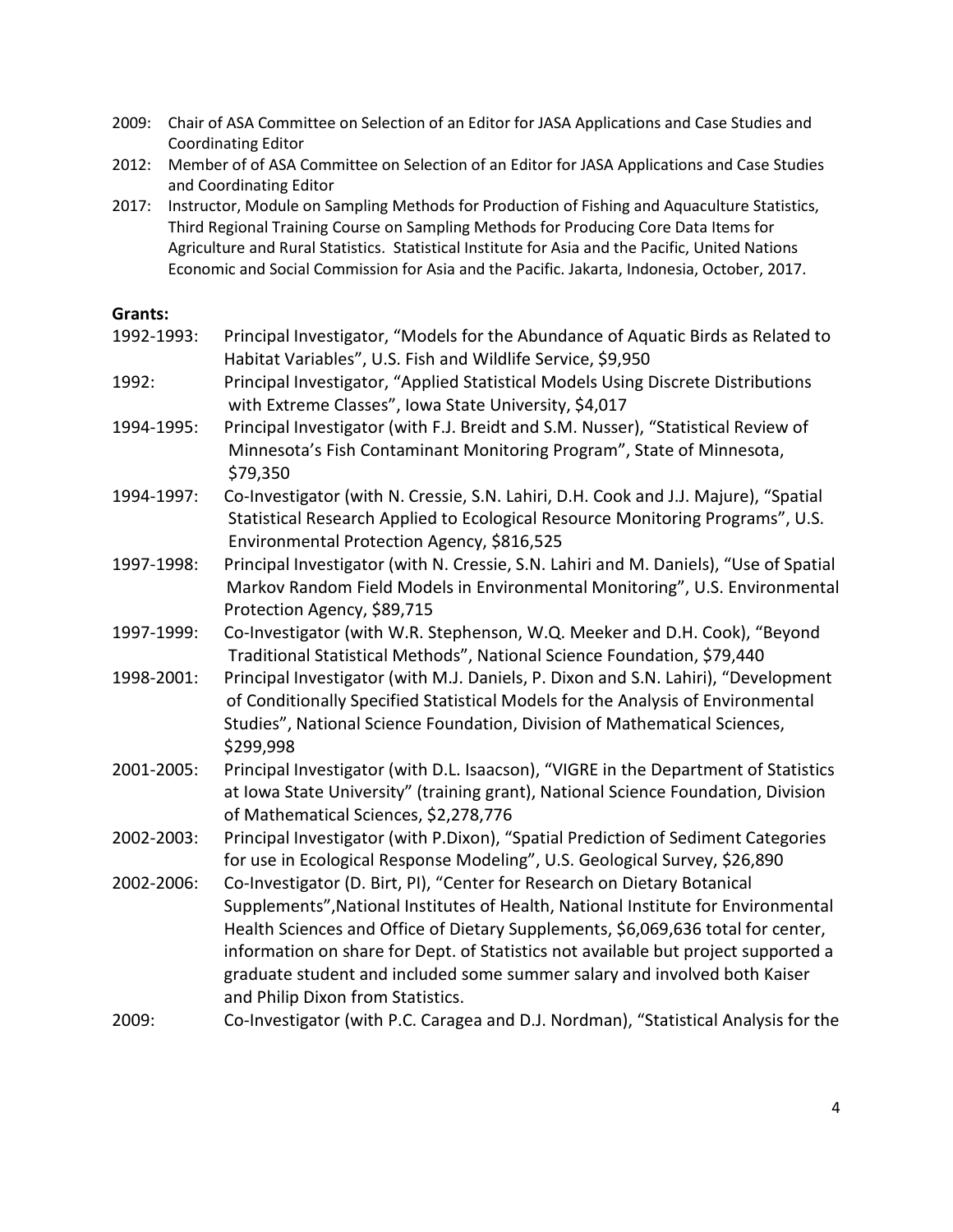Effects Of Management Practices, Soil, and Weather on Corn Yiled Differences in 'Normal minus 50' On-farm Nitrogen Trials in Iowa, Iowa Soybean Association, \$36,746

- 2010-2011: Co-Investigator (with Z. Zhu), "Real Time Performance Measurement for Highway Winter Maintenance Operations", Iowa Department of Transportation, \$50,067
- 2011-2012: Co-Principal Investigator (with P.C. Caragea) "Development of Hierarchical Models for Assessment of On-farm Fertilizer Trials", Iowa Soybean Association, \$31,000
- 2010-2013: Co-Principal Investigator (C. Phillips, Sandia NL, PI) "Statistically Significant Relational Data Mining", Sandia National Laboratories, \$1,699,000. ISU share \$235,000 (with D.J. Nordman)
- 2013-2014: Co-Principal Investigator (C. Phillips, Sandia NL, PI) "Statistically Significant Relational Data Mining", Sandia National Laboratories, additional renewal . ISU share \$138,000 (with D.J. Nordman)
- 2013-2014: Co-Principal Investigator (with Tina Greenfield, Iowa DOT and Z. Zhu) "Improving Estimation of Real-Time Traffic Speeds During Winter Weather", AURORA Program, through the Iowa Department of Transportation, \$130,000
- 2014-2016: Co-Principal Investigator (with Z. Zhu), "Data Driven Urban Traffic Prediction for Winter Performance Measurements", Midwest Transportation Center, \$75,000
- 2014: Co-Principal Investigator (with P. C. Caragea and V. Roy) "Hierarchical Statistical Models for the Analysis of On-Farm Agricultural Trials on Fungicide Use in Soybeans", Iowa Soybean Association, \$24,683.
- 2016-2017: Co-Principal Investigator (with E. Berg) "Development of a Master Sampling Frame for Fisheries and Aquaculture Statistics", United Nations, \$64,928.

# **Journal Publications:**

- Casleton, E., Nordman, D. and Kaiser, M.S. (2020), Local structure graph models with higherorder dependence. *Canadian Journal of Statistics*. Published online 21 October 2020, [https://doi.org/10.1002/cjs.11573.](https://doi.org/10.1002/cjs.11573)
- Kaplan, A., Kaiser, M.S., Lahiri, S.N. and Nordman, D.J. (2020), Simulating Markov random fields with a conclique-based Gibbs sampler. *Journal of Computational and Graphical Statistics,* **29**, 286-296.
- Chyzh, O.V. and Kaiser, M.S. (2018), A local structure graph model: Modeling Formation of network edges as a function of other edges. *Political Analysis.* In press.
- Castleton, E., Nordman, D. and Kaiser, M.S. (2017), A local structure model for network analysis. *Statistics and Its Interface,* **10**, 355-367.
- Gougherty, A.V., Pazdernik, K.T., Kaiser, M. S. and Nutter, F.W., Jr. (2015). Evaluation of the sampling and testing efficiencies of Plum pox virus eradication programs in Pennsylvania and Ontario. *Plant Disease*, **99**, 1247-1253.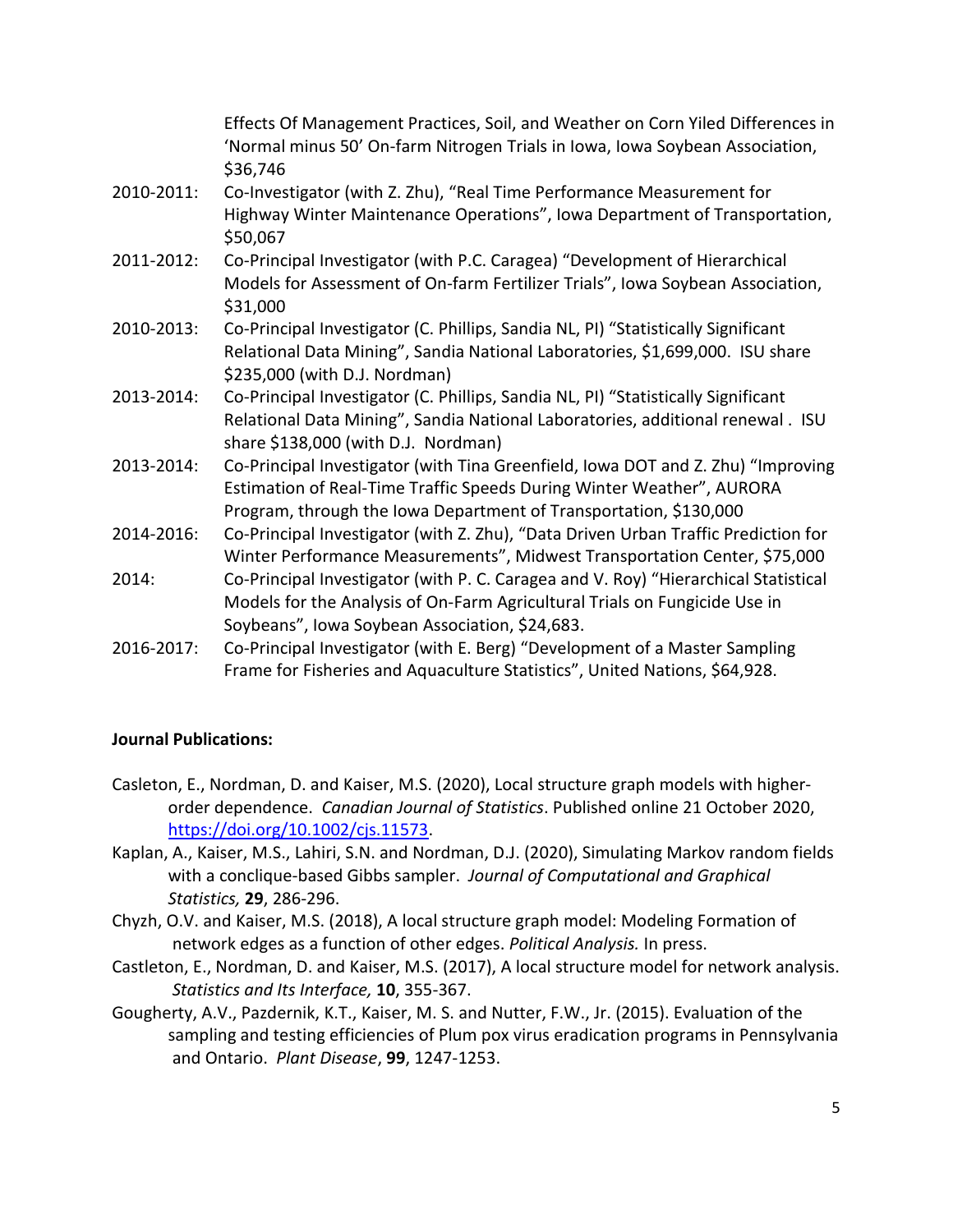- Kaiser, M.S., Pazdernik, K.T., Lock, A.B. and Nutter, F.W. (2014) Modeling the spread of Plant disease using a sequence of binary random fields with absorbing states. *Spatial Statistics.* **9,** 38-50**.**
- Roy, V. and M.S. Kaiser. (2013), Bayesian regression for binomial response data with a family of link functions. *Statistical Methodology* **13**,25-41.
- Kyveryga, P.M, Caragea, P.C., Kaiser, M.S. and Blackmer, T.M. (2013), Predicting Risk from Reducing Nitrogen Fertilization Using Hierarchical Models and On-Farm Data. *Agronomy Journal* **105**, 85-94
- Kaiser, M.S., Lahiri, S.N. and Nordman, D.J. (2012), Goodness of fit tests for a class of Markov random field models. *Annals of Statistics* **40**, 104-130.
- Kaiser, M.S., Caragea, P.C., and K. Furukawa. (2012), Centered parameterizations and limitations of Dependence in Markov random field models. *Journal of Statistical Planning and Inference* **142**, 1855-1863*.*
- Kaiser, M.S. and Nordman, D.L. (2012), Blockwise empirical likelihood for spatial Markov model assessment. *Statistics and Its Interface* **5**, 303-318.
- Cai, W., Kaiser, M.S. and Dekkers, J.C.M. (2012), Bayesian analysis of the effect of selection for residual feed Intake on growth and feed intake curves in Yorkshire swine . *Journal of Animal Science*, **90**, 127-141.
- Wu, H., Kaiser, M.S., Rahardja, D. and Zhao, Y.D. (2011), Asymptotic properties of maximum likelihood estimators for spatial nonhomogeneous Poisson process models. *International Journal of Pure and Applied Mathematics,***69,** 151-183.
- Cai, W., Kaiser, M.S. and Dekkers, J.C.M. (2011), Genetic analysis of longitudinal measurements of performance traits in selection lines for residual feed intake in Yorkshire swine. *Journal of Animal Science*, **89**, 1270-1280.
- Wang, Y., Kaiser, M.S., Larson, J.D., Nasevicuis, A., Roberg-Perez, S., Clark, K.J., Hackett, P.B, Ekker, S., McGrail, M. and Essner, J.J. (2010). Moesin 1 and Vecadherin are required in endothelial cells during in vivo tubulogenesis. *Development,* **137**, 3119-3128.
- Kaiser, M.S. and Caragea, P.C. (2009), Exploring dependence with data on spatial lattices. *Biometrics, 65, 857-865* .
- Caragea, P.C. and Kaiser, M.S. (2009), Autologistic models with interpretable parameters, *Journal of Agricultural, Biological and Environmental Statistics*, **14**, 281-300.
- Kaiser, M.S. and Nordman, D.J. (2008), Discussion of paper by Mendel Fygenson. *Statistica Sinica* **18,** 63-68 (contributed discussion subject to peer review).
- Senchina, D.S., McCann, D.A., Asp, J.M., Johnson, J.A., Cunnick, J.E., Kaiser, M.S. and Kohut, M.L. (2005), Changes in immunomodulatory properties of Echinacea spp. root infusions and tinctures stored at 4⁰ C for four days*. Clinica Chimica Acta* **355,** 67-82.
- Zhu, J., Eickhoff, J.C. and Kaiser, M.S. (2003), Modeling the dependence between number of trials and Success probability in beta-binomial-Poisson mixture distributions. *Biometrics* **59**, 955-961.
- Kaiser, M.S., Daniels, M.J., Furakawa, K. and Dixon, P. (2002), Analysis of particulate matter air Pollution using Markov random field models of spatial dependence. *Environmetrics* **13,** 615-628.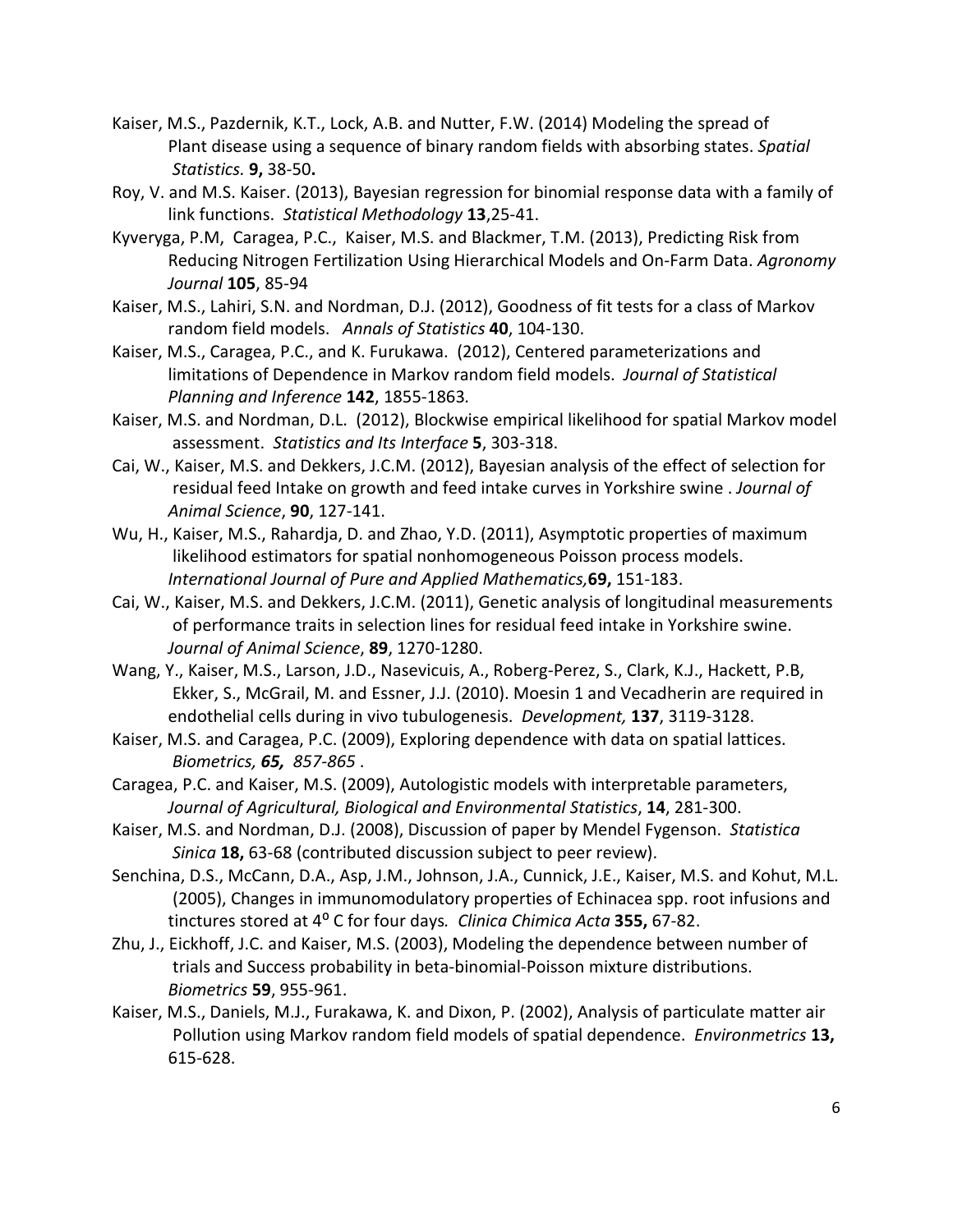- Kaiser, M.S., Cressie, N. and Lee, J. (2002), Spatial mixture models based on exponential family conditional distributions. *Statistica Sinica* **12**, 449-474.
- Lee, J., Kaiser, M.S. and Cressie, N. (2001), Multiway dependence in exponential family conditional distributions. *Journal of Multivariate Analysis* **79**, 171-190.
- Daniels, M.J., Lee, Y-d. and Kaiser, M.S. (2001), Assessing sources of variability in measurement of ambient particulate matter. *Environmetrics* **12**, 547-558.
- Kaiser, M.S. and Cressie, N. (2000), The construction of multivariate distributions from Markov Random fields. *Journal of Multivariate Analysis* **73**, 199-220.
- Jones, J.R., Perkins, B.D., Witt, A., Kaiser, M.S., Thamasara, S., Siriworaku., M. and Benyasut, P. (2000), Limnological characteristics of some reservoirs in Thailand. *Verhandlungen – Internationale Vereinigung fur Theoretische und Angewandte Limnologie* **27,** 2158-2166.
- Cressie, N., Kaiser, M.S., Daniels, M.J., Aldworth, J., Lee, J., Lahiri, S.N. and Cox, L.H.(1999), Spatial analysis of particulate matter in an urban environment. In J. Gomez-Hernandez, A. Soares and R. Froidevaux, eds. *geoENV II – Geostatistics for Environmental Applications*, Dordrecht: Kluwer Academic.
- Lahiri, S.N., Kaiser, M.S., Cressie, N. and Hsu, N-J. (1999), Prediction of spatial cumulative Distribution functions using subsampling (with discussion). *Journal of the American Statistical Association* **94**, 86-110.
- Hubbard, M.W., Tsao, L-L., Klaas, E.E., Kaiser, M.S. and Jackson, D.H. (1998), Evaluation of transmitter attachment techniques on growth of wild turkey polts. *Journal of Wildlife Management* **62**, 1574-1578.
- Jones, J.R., Knowlton, M.F. and Kaiser, M.S. (1998), Effects of data aggregation on chlorophyll -phosphorus relations in Missouri reservoirs. *Journal of Lake and Reservoir Management* **14**, 1-9.
- Kaiser, M.S. (1997), Maximum likelihood estimation of link function parameters. *Computational Statistics and Data Analysis* **24**, 79-87.
- Kaiser, M.S. and Cressie, N. (1997), Modeling Poisson variables with positive spatial dependence. *Statistics and Probability Letters* **35**, 423-432.
- Kaiser, M.S. and Siev, D. (1997), Comparison of nonparallel immunoassay curves resulting from mixtures of competing antigens. *Statistics in Medicine* **16**, 1151-1166.
- Kaiser, M.S., Hsu, N-J., Cressie, N. and Lahiri, S.N. (1997), Inference for spatial processes using subsampling: A simulation study. *Environmetrics* **8**, 485-502.
- Kaiser, M.S. and Finger, S.E. (1996), A model for field toxicity tests*. Environmetrics* **7,** 215-229.
- Jergens, A.E., Moore, F.M., Kaiser, M.S., Haynes, J.S. and Kinyon, J.M. (1996), Morphometric evaluation of immunoglobulin A-containing and immunoglobulin G-containing cells and T cells in duodenal mucosa from healthy dogs and dogs with inflammatory bowel disease or nonspecific gastroenteritis. *The American Journal of Veterinary Research* **57**, 697-704.
- Monda, D.P., Galat, D.L., Finger, S.E. and Kaiser, M.S. (1995), Acute toxicity of ammonia (NH3-N) in sewage effluent to Chironomus riparius: Using a generalized linear model. *Archives of Environmental Contamination and Toxicology* **28**, 385-390.
- Kaiser, M.S. , Speckman, P.L. and Jones, J.R. (1994), Statistical models for limiting nutrient relations in inland waters. *Journal of the American Statistical Association* **94**, 410-423.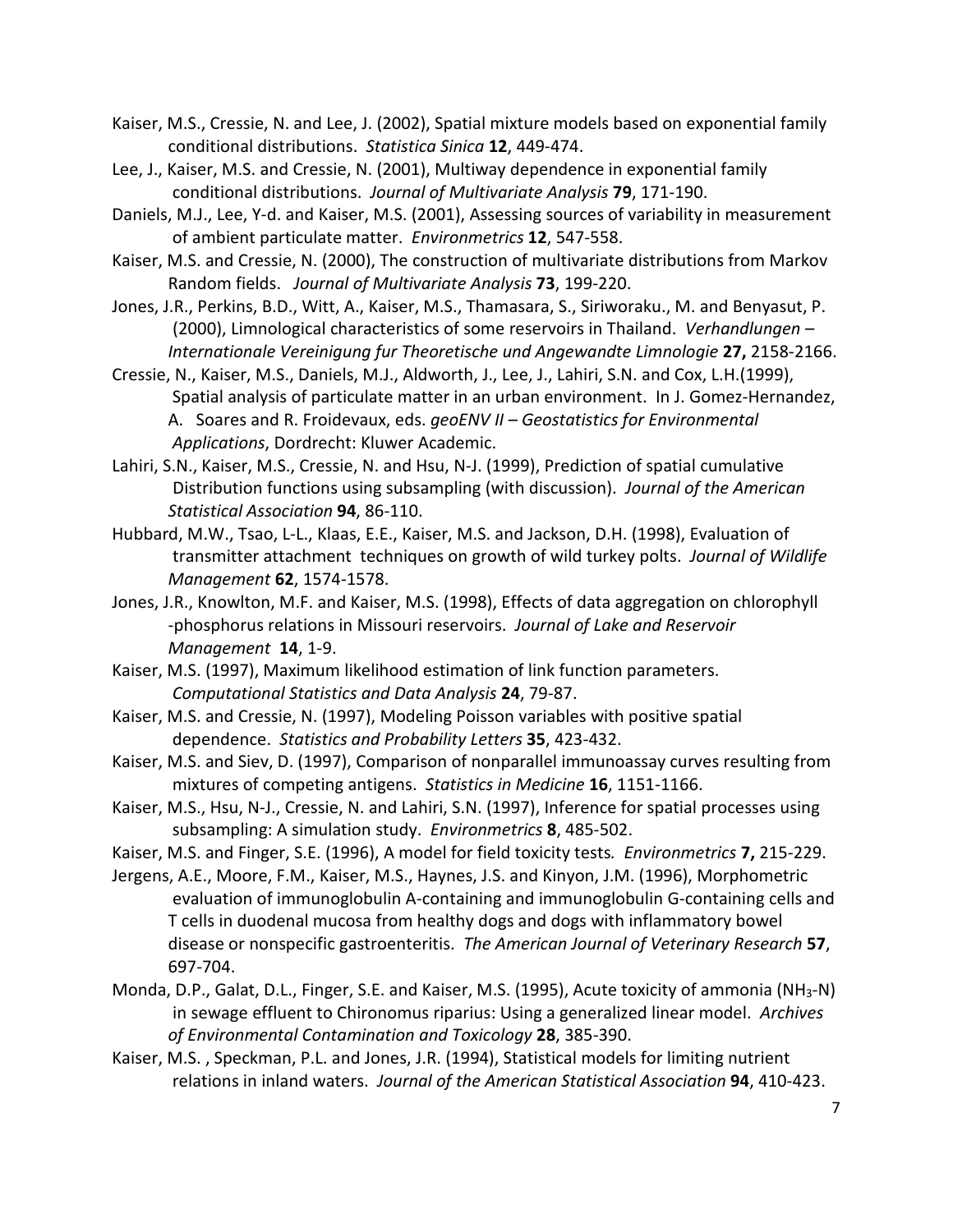- Cressie, N. and Kaiser, M.S. (1994), Comment on Ghosh, M. and Rao, J.N.K., Small area estimation: An appraisal. *Statistical Science* **9**, 76-90.
- Heglund, P.J., Jones, J.R., Frederickson, L.H. and Kaiser, M.S. (1994), Use of boreal forested wetlands by Pacific Loons (*Gavia pacifica*) and Horned Grebes (*Podiceps auritus* L.): relations with limnological characteristics. *Hydrobiologia* **279/280**, 171-183.
- Steadman, B.L., Stubblefield, W.S., LaPoint, T., Bergman, H.L. and Kaiser, M.S. (1991), Decreased survival of rainbow trout exposed to No. 2 fuel oil caused by sublethal preexposure*. Environmental Toxicology and Chemistry* **10**, 355-363.
- Kaiser, M.S. (1989), Interpretation of confidence intervals for median effective dose estimates. *Environmental Toxicology and Chemistry* **8,** 181-188.
- Kaiser, M.S. and Reid, F.A. (1987), A comparison of green-backed heron nesting in two freshwater ecosystems. *Colonial Waterbirds* **10**, 78-83.
- Jones, J.R. and Kaiser, M.S. (1987), Limnological characteristics of Lake of the Ozarks, Missouri II: measurements following formation of a large reservoir upstream. *Verhandlungen – Internationale Vereinigung fur Theoretische und Angewandte Limnologie* **23**, 997-1012.
- Kaiser, M.S. and Fritzell, E.K. (1984), Effects of river recreationists on green-backed heron behavior. *Journal of Wildlife Management* **48**, 561-567.
- Faaborg, J.R., Ardent, W.J. and Kaiser, M.S. (1984), Rainfall correlates of bird population fluctuations in a Puerto Rico dry forest: a 10 year study. *The Wilson Bulletin* **96**, 575- 593.
- Niethammer, K.R. and Kaiser, M.S. (1983), Late summer food habits of three heron species in northeastern Louisiana. *Colonial Waterbirds* **6,** 148-153.
- Niethammer, K.R., Kaiser, M.S., Atkinson, R.D. and Baskett, T.S. (1983), Foods of the green -backed heron in the eastern Missouri Ozarks. *Transactions of the Missouri Academy of Science* **17**, 117-128.

# **Manuscripts Under Review:**

- Casleton, E., Kaiser, M.S. and Nordman, D.J. Modeling transitivity in local structure graph models. Revision submitted to *Sankhya A.*
- Raza, M.M., Kaiser, M.S., Eggenberger, S. and Leandro, L.F. Time of soybean sudden death syndrome foliar symptom onset influences final disease intensity, yield, and yield components.
- Zhou, N., Friedberg, I. and Kaiser, M.S. Exploring the 3D spatial dependency of gene expression using Markov random fields.

## **Book Chapters**:

Kaiser, M.S. (2001), Markov Random Field Models. In A.H. El-Shaarawi and W.W. Piegorsch, eds., Encyclopedia of Environmetrics, New York: Wiley and Sons.

**Presentations and Seminars**: (since ISU employment)

Invited papers at national and international workshops and meetings: 35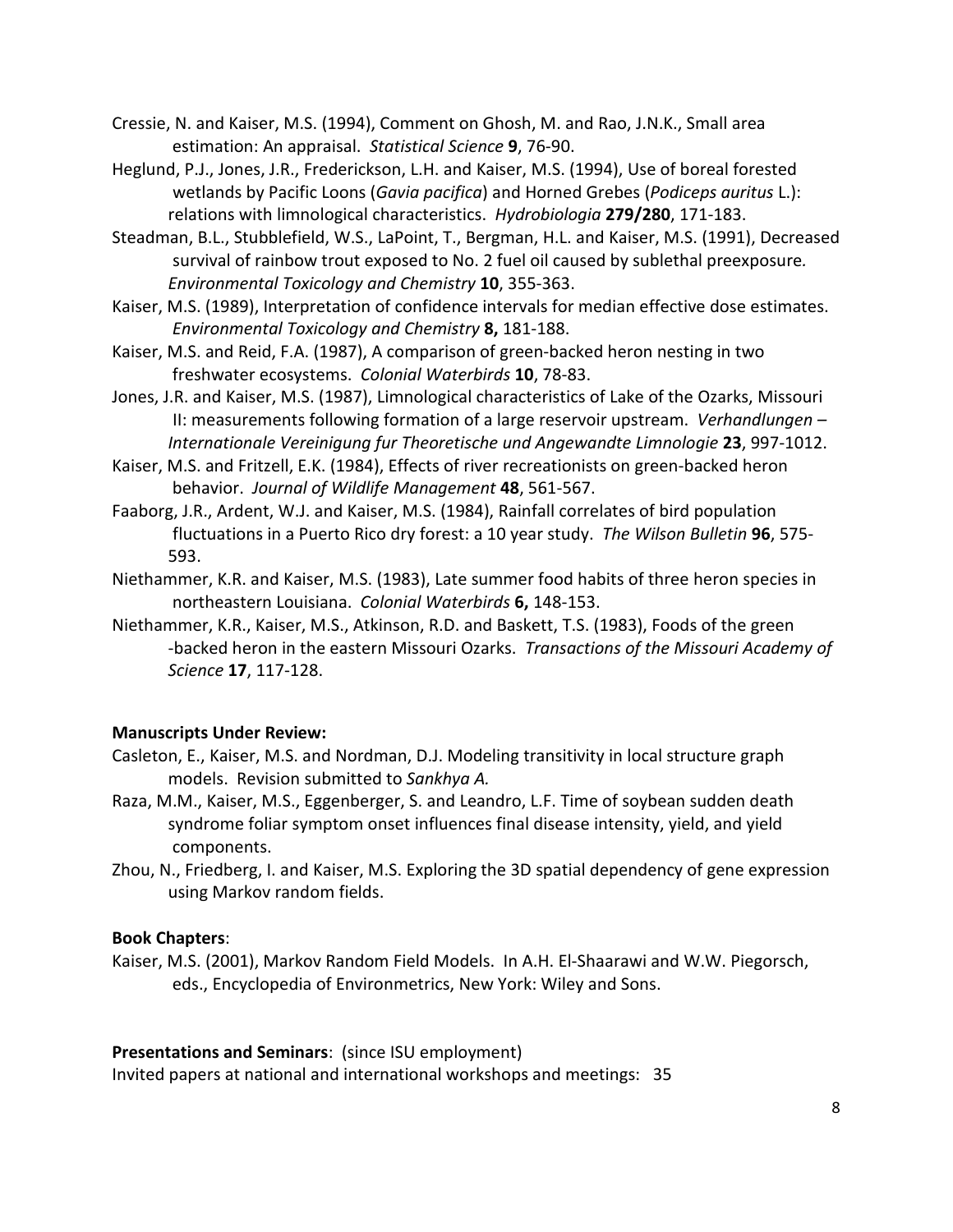Contributed papers at national and international workshops and meetings: 18 Contributed posters at national and international workshops and meetings: 14 Seminars at universities and federal agencies: 27

Selected Recent Presentations:

- Hur, E., Kaiser, M.S., Nilakanta, S., Jayashankar, P. and Johnston, W. A Random Graph Model for Agriculture Innovation Ecosystem. Presented (Hur) at the 2020 Annual Conference of the Decision Sciences Institute. Conference held online due to COVID-19.
- Hur, E. and Kaiser, M.S. Modeling the occurrence of terrorist attacks. Poster presentation (Hur), Joint Statistical Meetings, Denver, CO, 2019.
- Zhou, N. and Kaiser, M.S. Using Markov random fields to model gene expression in the 3D Genome. Poster presentation (Zhou), Intelligent Systems for Molecular Biology. Chicago, IL, July 2018.
- Chyzh, O.V. and Kaiser, M.S. Network analysis using a local structure graph model. Invited presentation, (Chyzh), International Methods Colloquium, November 2017 (this was a webinar, [https://www.methods-colloquium.com/video-archive\)](https://www.methods-colloquium.com/video-archive).
- Chyzh, O.V. and Kaiser, M.S. Network analysis using a local structure graph model. Invited presentation (Chyzh), Modeling Politics and Policy in Time and Space. Texas A&M University, April, 2017.
- Kaiser, M.S., Nordman D.L. and Seo, Y. Empirical likelihood tests for alternative spatial dependence Structures in Markov random fields. Invited paper, International Indian Statistical Association Conference on Statistics. Corvallis, OR, August, 2016.
- Kaiser, M.S. and Nordman, D.L. Empirical likelihood assessment of Markov random field models. Invited paper, Workshop on New Applications of Empirical Likelihood. Institute for Mathematical Sciences and National University of Singapore, Singapore, June 2016.
- Kaiser, M.S., Nordman D.L. and Seo, Y. Empirical likelihood tests for alternative spatial dependence Structures in Markov random fields. Invited paper, ICSA Applied Statistics Symposium, International Chinese Statistics Association, Atlanta, GA, June 2016.
- Wakeland, K., Kaiser, M.S. and Nordman, D.J. Negative dependence in Markov random field models. Poster, Joint Statistical Meetings, Chicago, IL, August 2016.
- Downey, J., Genschel, U. and Kaiser, M.S. A comparison of statistical methodology in the analysis of assessment data. Poster, U.S. Conference on Teaching Statistics, May 2015.
- Lyon, J., Genschel, U. and Kaiser, M.S. Using hierarchical models in assessment of teaching methods. International Conference on Teaching Statistics, July 2014.
- Kaiser, M.S. Modeling sequences of random fields over time. Invited seminar, Dept. of Statistics, Kansas State University, March 2014.
- Caragea, P.C., Bramer, L. and Kaiser, M.S. Improving wind speed and direction forecasts by combining process and stochastic spatio-temporal models. Joint Statistical Meetings Boston, August 2014.
- Kaiser, M.S. and Nordman, D.J. Assessing the scale of geophysical and environmental process models. Invited presentation at the 50<sup>th</sup> Anniversary Conference of the Department of Statistics, University of Missouri, Columbia, MO, October 2013.
- Kaiser, M.S. Modeling the spread of a plant disease using a sequence of binary random fields with absorbing states. Presented at Spatial Statistics 2013, Ohio State University, June 2013.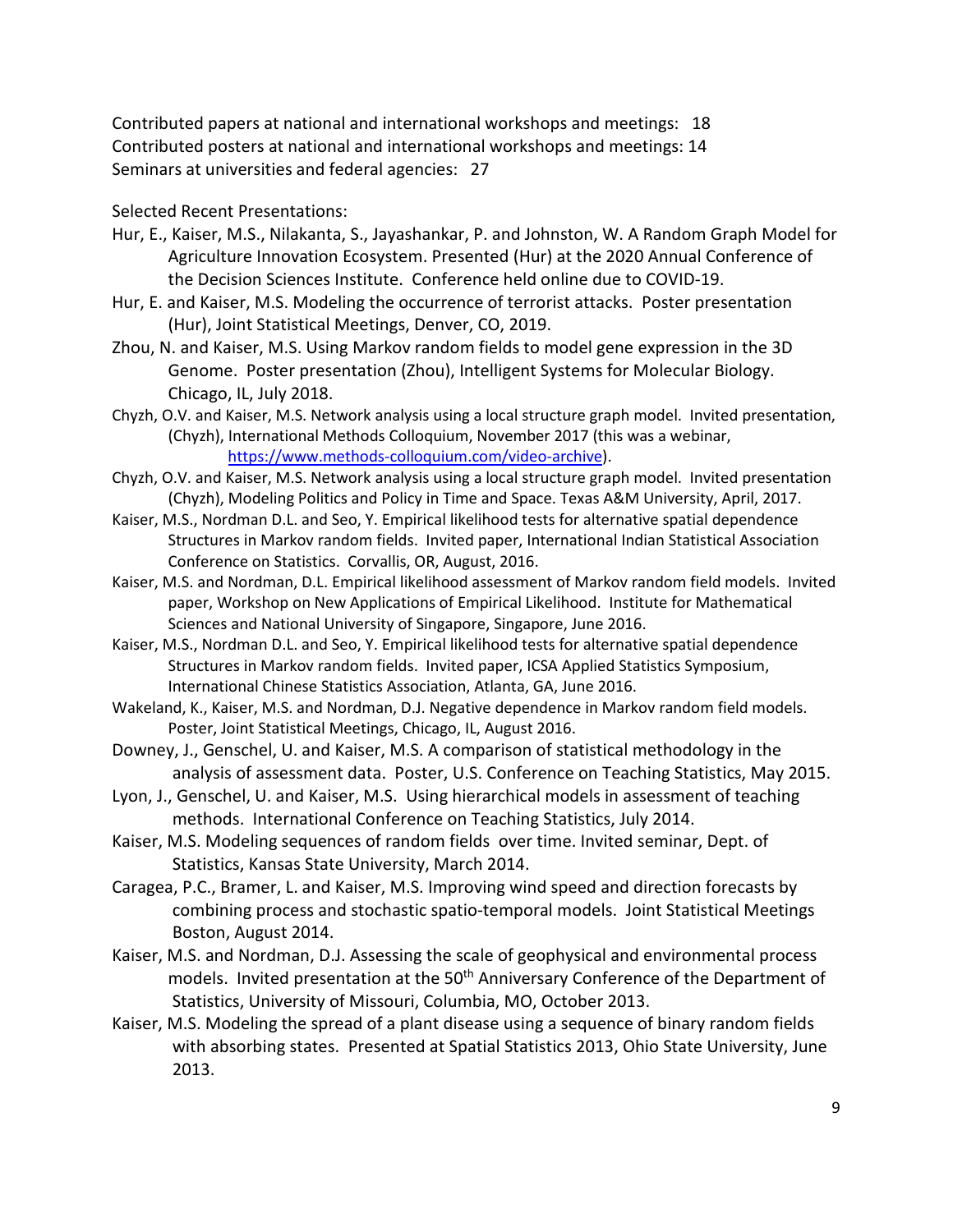- Hobbs, J.M. and Kaiser, M.S. Non-stationary spatio-temporal model for the hydrological cycle of the Central United States. Presented at Spatial Statistics 2013, Ohio State University, June 2013.
- Wakeland, K. and Kaiser, M.S. Modeling spatial binary fields over time with dynamic Markov random fields. Poster, Joint Statistical Meetings, August 2013.
- Wakeland, K. and Kaiser, M.S. Modeling spatial binary fields over time with dynamic Markov Random fields. . Presented at Spatial Statistics 2013, Ohio State University, June 2013.
- Kaiser, M.S. and Nordman, D.J. Recent advances in assessing Markov random field models. Presentation at Los Alamos National Laboratory, Los Alamos, N.M., March 2013.

**Teaching**: (since ISU employment)

- Honors 322N: Zombie Statistics: The Apocalypse and How to Avoid It (an undergraduate honors seminar course) Spring 21 (along with Genschel, Nordman, and Zigler)
- Statistics 104: Introduction to Statistics, (undergraduate service level) Fall 91, Fall 92, Fall 93 (two sections), Fall 95, Fall 98
- Statistics 330: Probability and Statistics for Computer Scientists, (upper undergraduate service level) Fall 00
- Statistics 341: Theory of Probability and Statistics I (upper undergraduate level) Spring 05
- Statistics 342: Theory of Probability and Statistics II (upper undergraduate level) Fall 19
- Statistics 401: Statistical Methods for Research Workers, (Master's service level, with some advanced undergraduates) Spring 92, Spring 93, Spring 94, Fall 94, Spring 98, Summer 07, Summer 08,
- Spring 09, Summer 10, Spring 13 Statistics 415: Advanced Statistical Methods for Research Workers (Master's service level) Spring 99, Spring 00, Spring 01 (all team taught)
- Statistics 447: Statistical Theory for Research Workers (Master's service level) Fall 99, Summer 02, Fall 02, Spring 05, Summer 05, Summer 11
- Statistics 515: Theory and Application of Nonlinear Statistical Models (Master's level) Fall 95, Fall 96, Fall 97, Fall 98, Fall 01
- Statistics 506: Statistical Methods for Spatial Data (Master's level) Spring 02, Spring 06, Spring 08, Spring 10, Spring 12, Spring 14
- Statistics 520: Statistical Methods III (Master's level)
- Fall 14, Fall 15, Fall 16, Fall 17 Statistics 534: Ecological Statistics (Master's level)

Spring 99

- Statistics 565: Methods in Biostatistics and Epidemiology (Master's level) Fall 18, Fall 20
- Statistics 601: Advanced Statistical Methods (PhD level) Spring 93, Spring 95, Spring 97, Spring 01, Spring 03, Fall 03, Fall 04, Fall 05, Fall 06, Fall 07, Fall 08, Fall 09, Fall 10, Fall 11, Fall 12, Spring 14, Spring 15,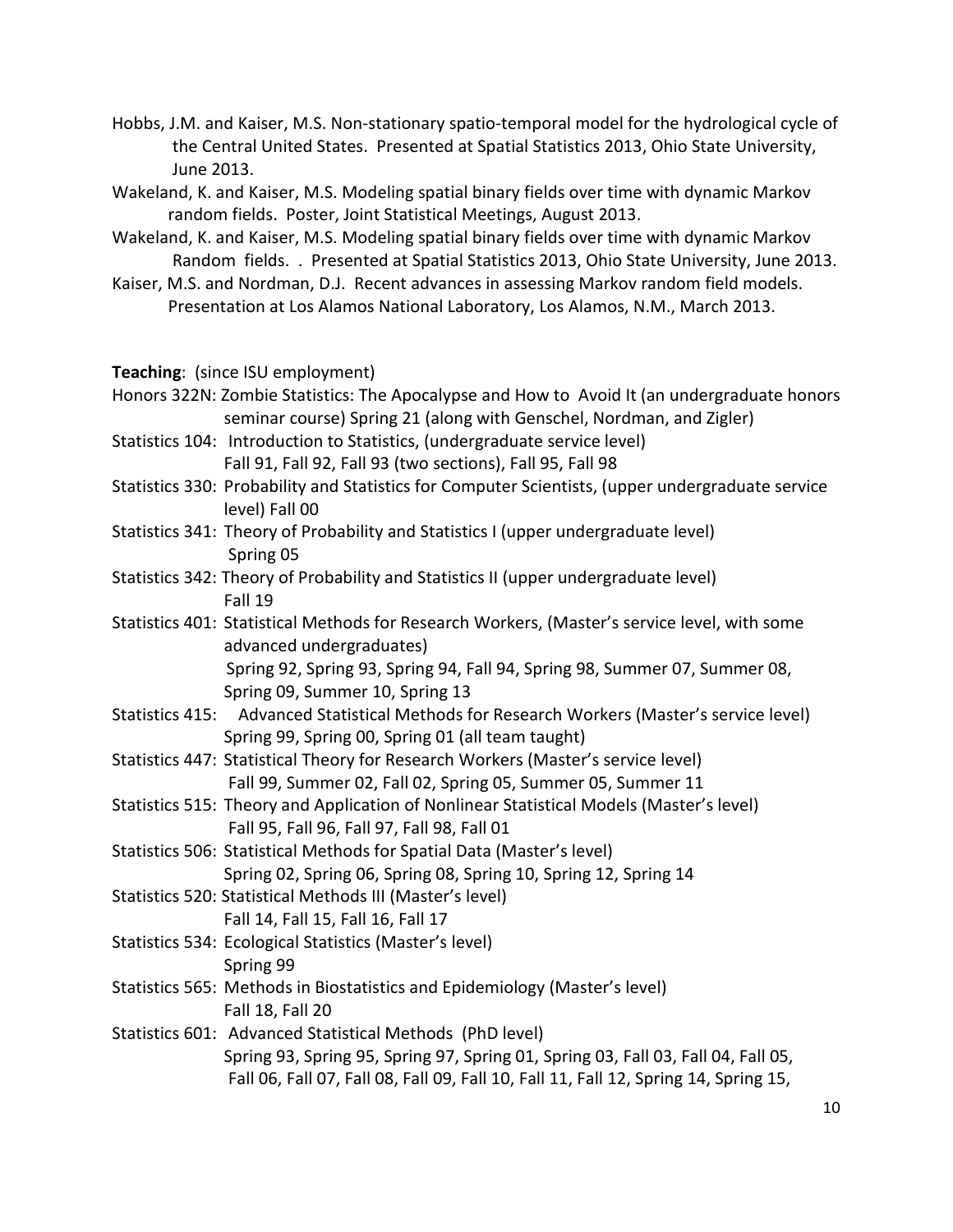Spring 16, Spring 17, Spring 18, Spring 19, Spring 21 Statistics 606: Advanced Spatial Statistics (PhD level) Spring 07 Statistics 690: Advanced Statistical Applications (PhD level) Spring 04, Spring 05, Spring 07, Spring 08, Spring 09, Spring 10, Spring 11, Spring 13

## **Course Development:**

Courses introduced and developed at Iowa State University:

- Statistics 515: Theory and Application of Nonlinear Statistical Models
- Statistics 406: Statistical Methods for Spatial Data (originally co-listed with 506)
- Statistics 506: Statistical Methods for Spatial Data (originally co-listed with 406)
- Statistics 520: Statistical Methods III
- Statistics 601: Advanced Statistical Methods
- Statistics 690: Advanced Statistical Applications
- Honors 322N: Zombie Statistics: The Apocalypse and How to Avoid It

# **Graduate Students Directed**:

|                                                                  | Siev, David: MS (non-thesis) July 1993                                           |  |
|------------------------------------------------------------------|----------------------------------------------------------------------------------|--|
|                                                                  | Paper: Estimating the Link Function in Generalized Linear Models with Binomial   |  |
|                                                                  | or Multinomial Responses                                                         |  |
| Asdi, Yudiantri: MS (non-thesis) January 1994                    |                                                                                  |  |
|                                                                  | Paper: The Estimation and Comparison of Diversity with Samples from Nonstatic    |  |
|                                                                  | Ecological Communities.                                                          |  |
| Zhu, Weiye:                                                      | MS (non-thesis) July 1994                                                        |  |
|                                                                  | Paper: Comparison of Mixture Models to Normal Approximations for the             |  |
|                                                                  | Analysis of Count Data.                                                          |  |
| Tseng, Chi-Hong: MS (non-thesis) August 1994 (with F. J. Breidt) |                                                                                  |  |
|                                                                  | Paper: Time Series Analysis of Daily Water Chemistry Variables in a Small Inland |  |
|                                                                  | Lake.                                                                            |  |
|                                                                  | Kim, Daelyong: MS (non-thesis) December 1994                                     |  |
|                                                                  | Paper: A Subset Selection Procedure for Mixtures of Normal Distributions.        |  |
| Brown, Gordon: MS (non-thesis) July 1995                         |                                                                                  |  |
|                                                                  | Paper: A Bayesian Hierarchical Analysis of an Ecological Nutrient Enrichment     |  |
|                                                                  | Study.                                                                           |  |
| Bruden, Dana: MS (non-thesis) May 1996                           |                                                                                  |  |
|                                                                  | Paper: Aggregation Effects in Linear Models.                                     |  |
| Li, Rong:                                                        | MS (non-thesis) June 1996                                                        |  |
|                                                                  |                                                                                  |  |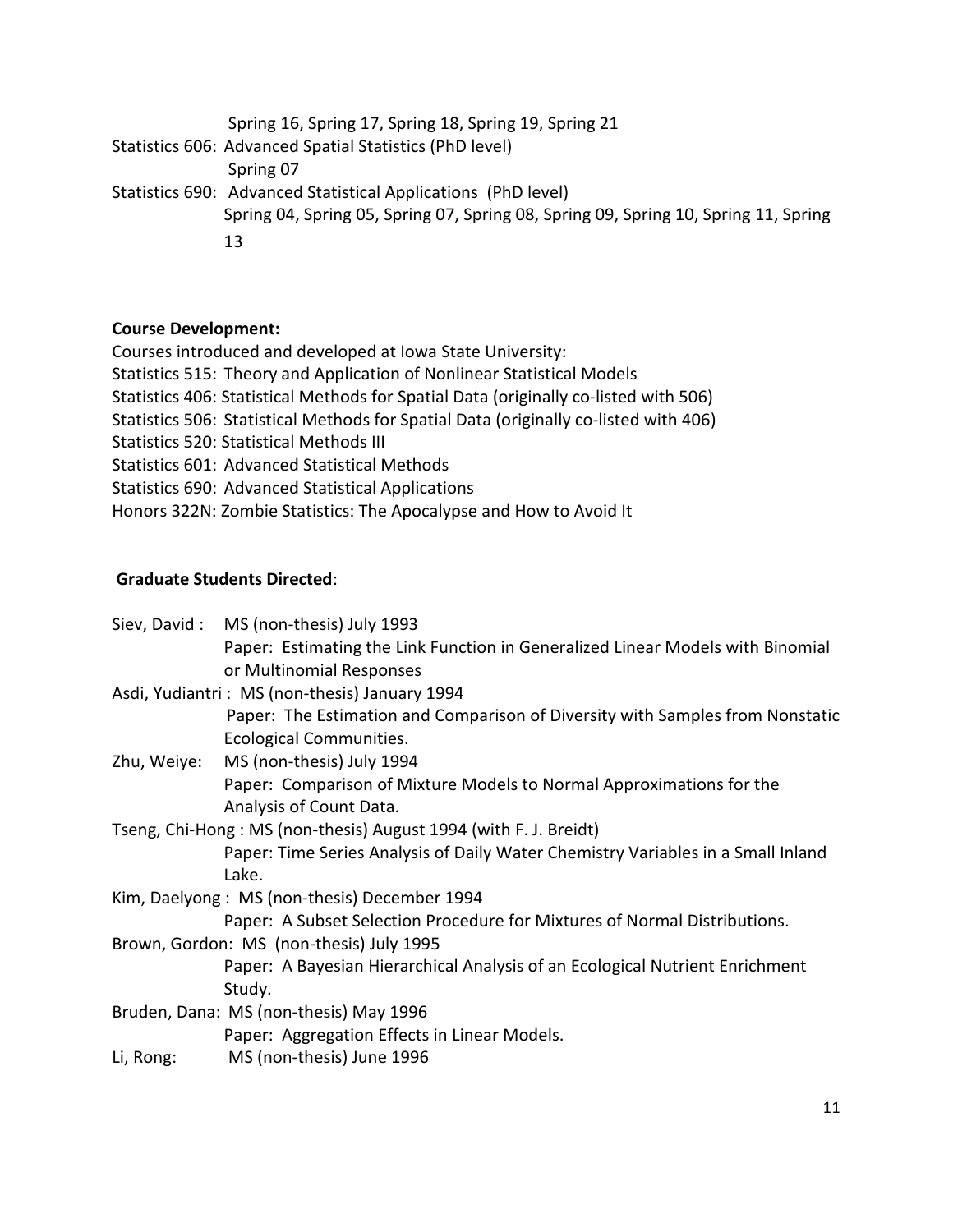|                                           | Paper: Goodness of Fit Diagnostics Based on Probability Integral<br>Transformations.                                                    |
|-------------------------------------------|-----------------------------------------------------------------------------------------------------------------------------------------|
|                                           | Lee, Jaehyung: PhD May 1997                                                                                                             |
|                                           | Dissertation: Specification of Dependence Structures and Simulation-Based<br>Estimation for Conditionally Specified Statistical Models. |
| Yoder, Jill:                              | MS (non-thesis) November 1997<br>Paper: Analysis of Groups of Binary Trials with Random Parameters.                                     |
|                                           | Lewin, Nicholas: MS (thesis) November 1998                                                                                              |
|                                           | Thesis: Modeling the Species-Area Curve.                                                                                                |
|                                           | Wallendorf, Mike: PhD (co-major, with W. Clark, Animal Ecology), July 2000                                                              |
|                                           | Dissertation: Finite Mixture Models of Heterogeneous Capture Probabilities for                                                          |
|                                           | Mark-Recapture Estimation of Closed Population Size.                                                                                    |
| Colver, Erik:                             | MS (non-thesis) July, 2001                                                                                                              |
|                                           | Paper: Spatial Analysis of Nitrate and Total Nitrogen Loads in the Mississippi<br>River Basin.                                          |
|                                           | Furukawa, K.: MS (non-thesis) July, 2001                                                                                                |
|                                           | Paper: Spatial Markov Random Field Models for Binary Data.                                                                              |
|                                           | Solanki, Aparna: MS (non-thesis) May, 2004                                                                                              |
|                                           | Paper: Spatial Point Processes in the Banking Industry.                                                                                 |
| Guan, Jie:                                | MS (non-thesis) June, 2004                                                                                                              |
|                                           | Paper: Using Geostatistics to Improve the Relation Between Satellite Image and                                                          |
|                                           | Soybean Yield Affected by Soybean Cyst Nematode.                                                                                        |
|                                           | Furukawa, K.: PhD July, 2004                                                                                                            |
|                                           | Dissertation: Development of Markov Random Field Models Based on                                                                        |
|                                           | <b>Exponential Family Conditional Distributions.</b>                                                                                    |
| Eke, Alp:                                 | MS (non-thesis) July, 2004                                                                                                              |
|                                           | Paper: The Use of Ratio Estimators for Estimating Total Catch in Commercial                                                             |
|                                           | Marine Fisheries.                                                                                                                       |
| Lu, Pengcheng: MS (non-thesis) July, 2004 |                                                                                                                                         |
|                                           | Paper: Modeling Approaches for Simulation-based Spatial Point/Count Data.                                                               |
| Wu, Han:                                  | PhD June, 2006                                                                                                                          |
|                                           | Dissertation: Poisson Process Models for a Combination of Points and Counts in                                                          |
|                                           | Space.                                                                                                                                  |
|                                           | Jovaag, Kari: PhD (co-major, with J. Dekker, Agronomy) July, 2006                                                                       |
|                                           | Dissertation: Weedy Setoria Species-Group Seed Heteroblasty Blueprints                                                                  |
|                                           | Seedling Recruitment.                                                                                                                   |
|                                           | Villanueva-Morales, Antonio: PhD July 2008                                                                                              |
|                                           | Dissertation: Psuedo-likelihood Estimation in Markov Random Field Models.                                                               |
|                                           | Paul, Matthew: MS (non-thesis) July 2008                                                                                                |
|                                           | Paper: Issues in the Application of Conditionally Specified Binary Models                                                               |
|                                           | Mueller, Kim: PhD July 2010                                                                                                             |
|                                           | Dissertation: Multinomial Markov Random Field Models                                                                                    |
|                                           | Cai, Weigou: PhD (co-major with J. Dekkers, Animal Science) July 2010                                                                   |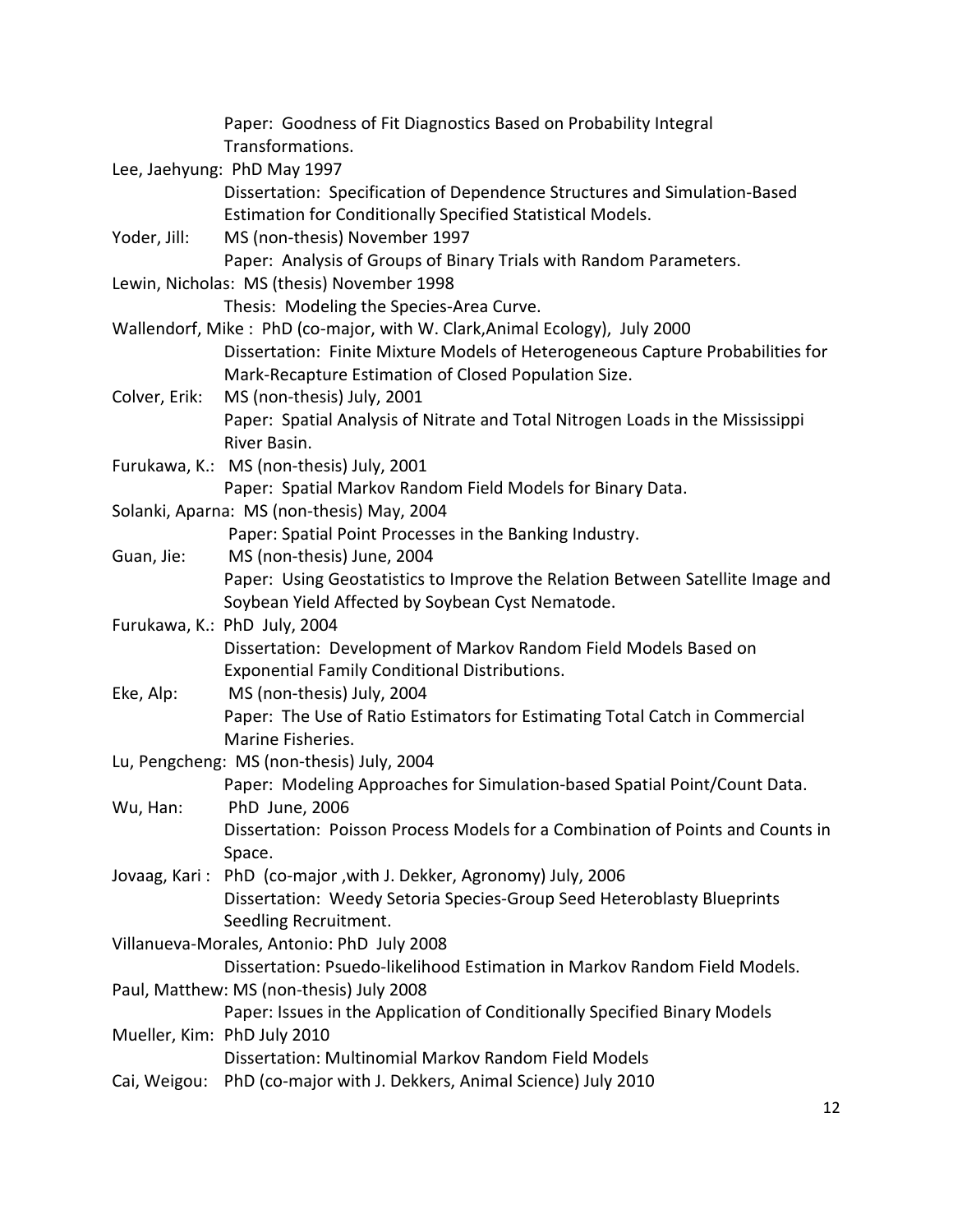|            | Dissertation: Quantitative Genetic and Statistical Aspects of Feed Efficiency by           |
|------------|--------------------------------------------------------------------------------------------|
|            | Analysis of the Selection Experiment for Residual Feed Intake in Yorshire Pigs.            |
|            | Tentinger, Amy: MS (non-thesis) December 2011                                              |
|            | Paper: Predicting Locations Outside a Finite Spatial Domain with a Markov                  |
|            | Random Field Model.                                                                        |
|            | Zittnan, Christopher: MS (non-thesis) July 2013                                            |
|            | Paper: Modeling Bias Between Forecasts and Observed High Temperatures: A                   |
|            | linked Bayesian hierarchical approach.                                                     |
|            | Bramer, Lisa: PhD (co-major professor in Statistics with Petrutza Caragea) August 2013     |
|            | Dissertation: Methods for Modeling and Forecasting Wind Characteristics.                   |
|            | Hobbs, Jonathan: PhD (co-major, with Chang Chen, Atmospheric Science) December 2013        |
|            | Dissertation: Characterizing Diurnal and inter-annual Variability in the                   |
|            | Atmosphere through Physical and Stochastic Models.                                         |
|            | Casleton, Emily: PhD (co-major professor in Statistics with Daniel Nordman) May 2014       |
|            | Dissertation: The Local Structure Graph Model for Network Analysis.                        |
|            | Ries, Daniel: MS (non-thesis) December 2014                                                |
|            | Paper: Spatial Prediction: Variograms, Covariances, and Assumptions.                       |
|            | Foster, Robert: PhD December 2016                                                          |
|            | <b>Dissertation: Topics in Empirical Bayes Analysis</b>                                    |
|            | Downey, Jillian: PhD (co-major professor in Statistics with Ulrike Genschel) December 2017 |
|            | Dissertation: The Use of Hierarchical Models to Account for Data Structure in              |
|            | the Analysis of Data for Educational Studies                                               |
|            | Wakeland, Kenneth: PhD December 2017                                                       |
|            | Dissertation: Exploring Dependence in Binary Markov Random Field Models                    |
|            | Seo, Yeon-jung: PhD (co-major professor in Statistics with Petrutza Caragea) August 2018   |
|            | Dissertation: Selection and Assessment of Bivariate Markov Random Field                    |
|            | Models.                                                                                    |
|            | Leos-Barajas, Vianey: PhD July 2019                                                        |
|            | Dissertation: Incorporating Multi-Scale Structures and Physiological Processes             |
|            | Into the Modeling of Animal Movement                                                       |
| Hur, Earl: | MS (non-thesis) December 2019                                                              |
|            | Paper: Modeling the Occurrence of Terrorist Attacks                                        |
|            | Zhou, Naihui: PhD (co-major in Statistics and BCB, with Ido Friedberg) May 2020            |
|            | Dissertation: Statistical Methods to Improve the Analysis of Biological Data:              |
|            | Benchmarking Phenotypes, Protein Function Prediction and Spatial Modeling                  |
|            | of Gene Expression.                                                                        |
|            |                                                                                            |

# **Current Graduate Students**:

Campbell, Christopher: MS Hur, Earl: PhD (co-major Statistics and Human Computer Interaction) Kueon, Jessica: MS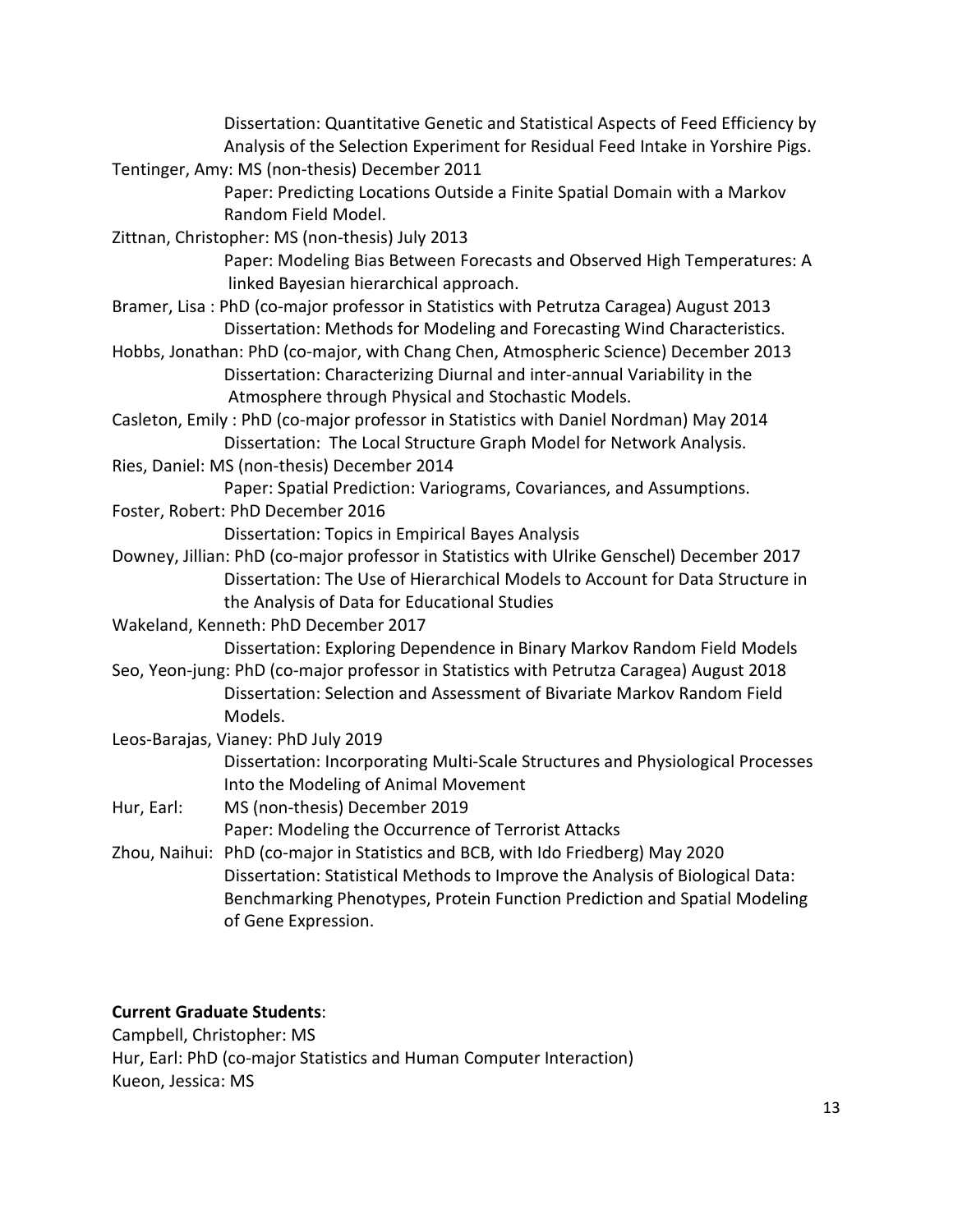Mosaferi, Sepideh: PhD McClernon, Kellie: PhD Yu, Haihan: PhD (co-major professor in Statistics with Daniel Nordman)

**Assistant Professors Mentored:**

Petrutza Caragea, Statistics Vivekenanda Roy, Statistics

## **Postdoctoral Fellows Mentored:**

David Henderson: 1002-2003, VIGRE postdoctoral appointment Michael Collyer: 2004-2005, VIGRE postdoctoral appointment

## **Undergraduates Mentored**:

Ashley Bennett: 2003, VIGRE summer intern Nicholas Larson: 2004, VIGRE summer intern Mark McKelvey: 2004, VIGRE summer intern Isreal Almodovar: 2009, Alliance program summer REU intern Rolando Olivares: 2009, Alliance program summer REU intern Roberto Toro: 2009, Alliance program summer REU intern Gary Travell Williams: 2010: Alliance program summer REU intern

**University Service**: (excluding departmental committees)

| 1993-1994: | Member, University Committee on Statistical Software Selection for Introductory<br><b>Statistics Courses.</b>             |
|------------|---------------------------------------------------------------------------------------------------------------------------|
| 1995-2002: | Member, Supervisory Committee for the Interdepartmental Major in Ecology<br>and Evolutionary Biology                      |
| 2002:      | Chair, Committee on the Internal Search for EEB Chair                                                                     |
| 2004-2007: | Member, Graduate Council (chair in 2005-2006 and again 2006-2007)                                                         |
|            | A portion of these duties involved serving on multiple Graduate College                                                   |
|            | committees for various awards, appeal panels for assistantship revocation,                                                |
|            | advisory committees on setting graduate stipend levels, postdoctoral policies,                                            |
|            | etc.                                                                                                                      |
| 2007-2008: | Chair, Committee on design of a core course for the Interdepartmental Major in<br><b>Ecology and Evolutionary Biology</b> |
| 2007-2009: | Chair, Curriculum Committee for the Interdepartmental Major in Ecology and<br><b>Evolutionary Biology</b>                 |
| 2007-2009: | Member, Supervisory Committee for the Interdepartmental Major in Ecology<br>and Evolutionary Biology                      |
| 2008:      | Member, University Search Committee for Honors Program Coordinator                                                        |